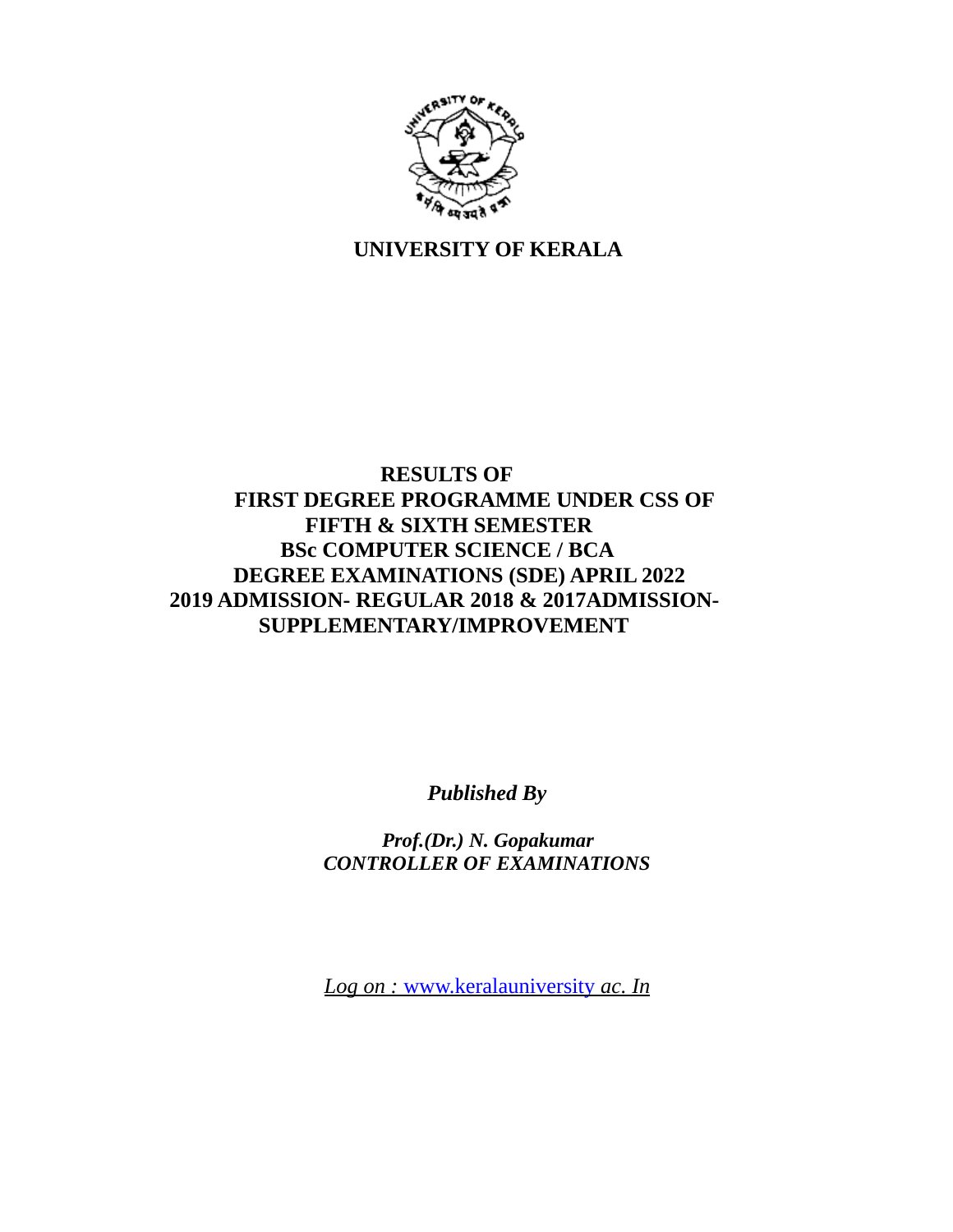#### **UNIVERSITY OF KERALA**

#### **SYNDICATE – IN – CIRCULATION**

 The Results of the First Degree Programme under CSS of Fifth & Sixth Semester BSc Computer Science / BCA (SDE Courses) Degree Examinations April 2022 (2019 Admission- Regular 2018 & 2017 Admission Supplementary/Improvement) declared by the respective Board of Examiners are given below :

| Name of Examinations                                 | Number of<br>Registered | Number of<br>Appeared | <b>Total Pass</b> | % of Pass |
|------------------------------------------------------|-------------------------|-----------------------|-------------------|-----------|
| <b>Fifth Semester</b><br><b>BSc Computer Science</b> | 132                     | 119                   | 75                | 63.03     |
| Fifth Semester BCA                                   | 197                     | 186                   | 112               | 60.22     |
| Sixth Semester<br><b>BSc Computer Science</b>        | 118                     | 103                   | 51                | 49.51     |
| Sixth Semester BCA                                   | 166                     | 152                   | 76                | 50        |

The results may be approved. It is proposed to publish the results on 18/06/2022

*Sd/-*

#### **CONTROLLER OF EXAMINATIONS**

University Buildings, Thiruvananthapuram, Dated:18/06/2022

Copy to :

- 1. All Syndicate Members
- 2. The P.S. to V.C / PVC
- 3. The PA to Registrar / CE
- 4. JR / DR / AR (Exams)
- 5. The Director, IDE, Palayam
- 6. The PRO for issuing Press Release
- 7. The Reception Office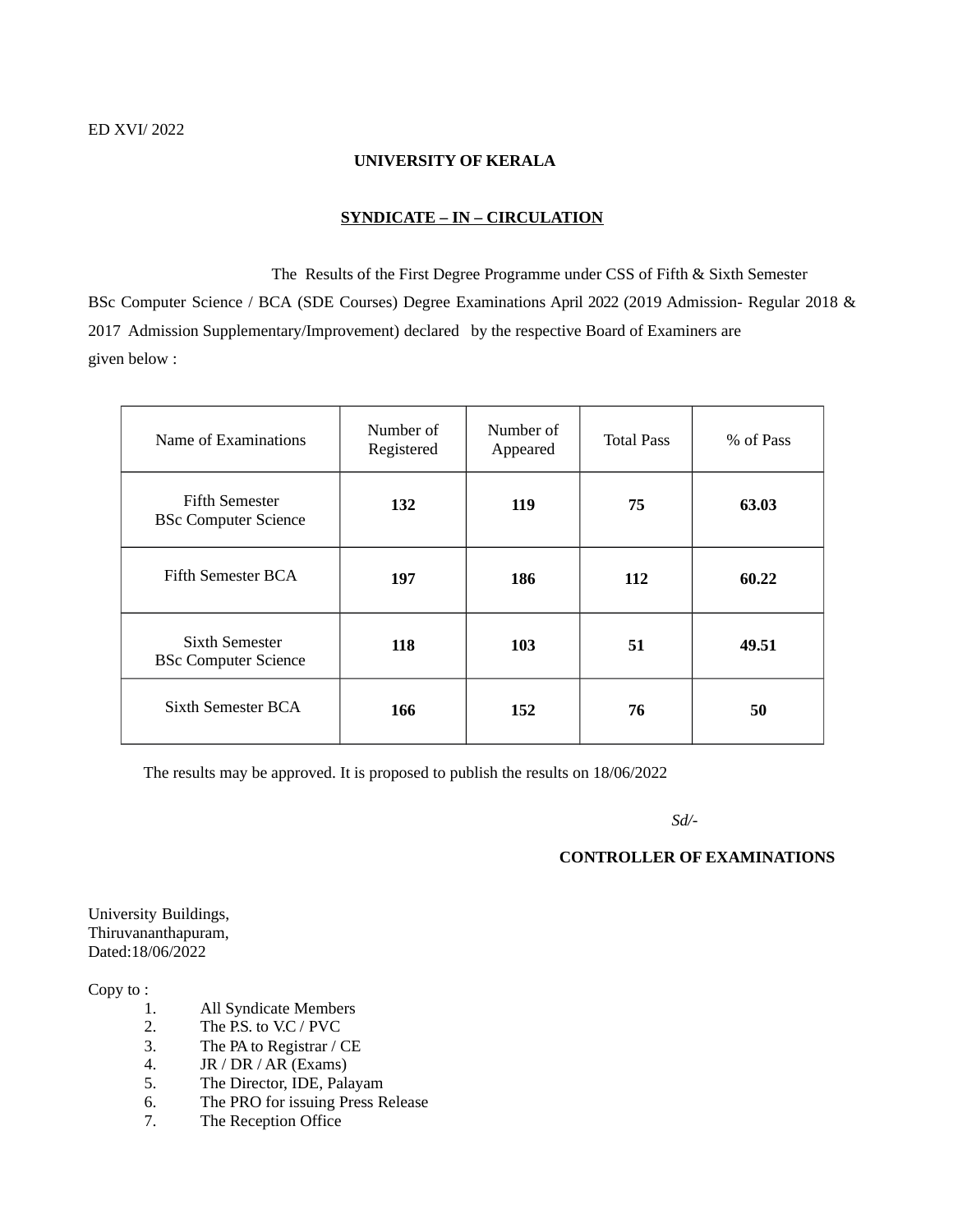#### **UNIVERSITY OF KERALA**

#### **NOTIFICATION**

 The Results of the First Degree Programme under CSS of Fifth & Sixth Semester BSc Computer Science /BCA (SDE Courses) Degree Examinations April 2022 (2019 Admission- Regular 2018 & 2017 Admission Supplementary/Improvement).

- 1. The following is the Provisional Result of Fifth & Sixth Semester BSc Computer Science /BCA (SDE Course) Degree Examinations April 2022 (2019 Admission- Regular 2018 & 2017 Admission Supplementary /Improvement) .
- 2. From 2017 admission onwards a student has to score a minimum of 40% marks (ESE+CE) for a pass. For the successful completion of a semester a student has to score a minimum SCPA of 4.00(E Grade).
- 3. The mark list of the candidates will be forwarded to the Director, School of Distance Education, Karyavattom, for issue to the candidates. The mark lists will not be issued to the candidates in respect of whom there are defects to be rectified although their results have been provisionally released.
- 4. The last date for revaluation and scrutiny is **28/06/2022**. Candidates should make use of draft mark list available in the university website for applying for revaluation. Application for revaluation and scrutiny should be submitted through **ONLINE** only.

*Sd/-*

#### **CONTROLLER OF EXAMINATIONS**

University Buildings, Thiruvananthapuram, Dated: 18/06/2022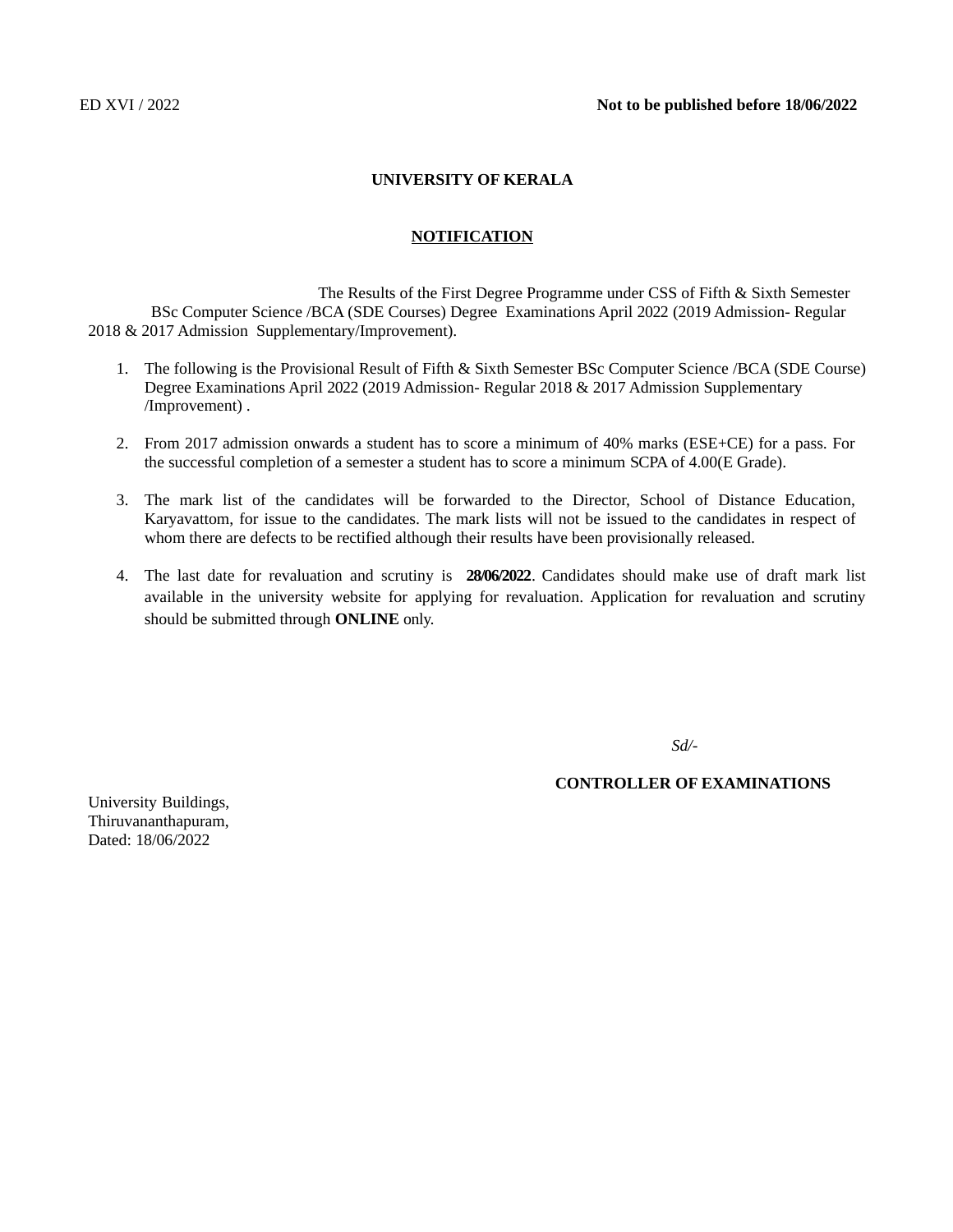#### **NOTIFICATION**

 The Provisional results of the First Degree Programme under CSS of Fifth & Sixth Semester BSc Computer Science /BCA (SDE Courses) Degree Examinations April 2022. (2019 Admission- Regular 2018 & 2017 Admission Supplementary/Improvement)

### **Fifth Semester**

| <b>Course Code</b> | <b>Course Title</b>                   |
|--------------------|---------------------------------------|
| CS/ CP 1541        | Free and Open Source Softwares (FOSS) |
| CS1543/ CP 1542    | <b>Computer Graphics</b>              |
| CS <sub>1542</sub> | <b>System Software</b>                |
| CP1543             | <b>Internet Programming</b>           |
| CS1561.3           | <b>Elective</b> : Trends in Computing |
| CP1544             | System Analysis and Design            |
|                    | Open Course                           |

### **Sixth Semester**

| Course Code                   | Course Title                               |  |  |
|-------------------------------|--------------------------------------------|--|--|
| CS1641                        | Introduction to Information Security       |  |  |
| CP1641                        | <b>Business Informatics</b>                |  |  |
| CS1642                        | Artificial Intelligence                    |  |  |
| CP1642                        | <b>Object Oriented Analysis and Design</b> |  |  |
| CS1643                        | E-Commerce & E-Governance                  |  |  |
| CP1661.2                      | Elective : Trends in Computing             |  |  |
| CS1661.3(Elective)/<br>CP1643 | Data Mining & Data Warehousing             |  |  |

 *Sd/-* 

**CONTROLLER OF EXAMINATIONS**

University Buildings, Thiruvananthapuram, Dated: 18/06/2022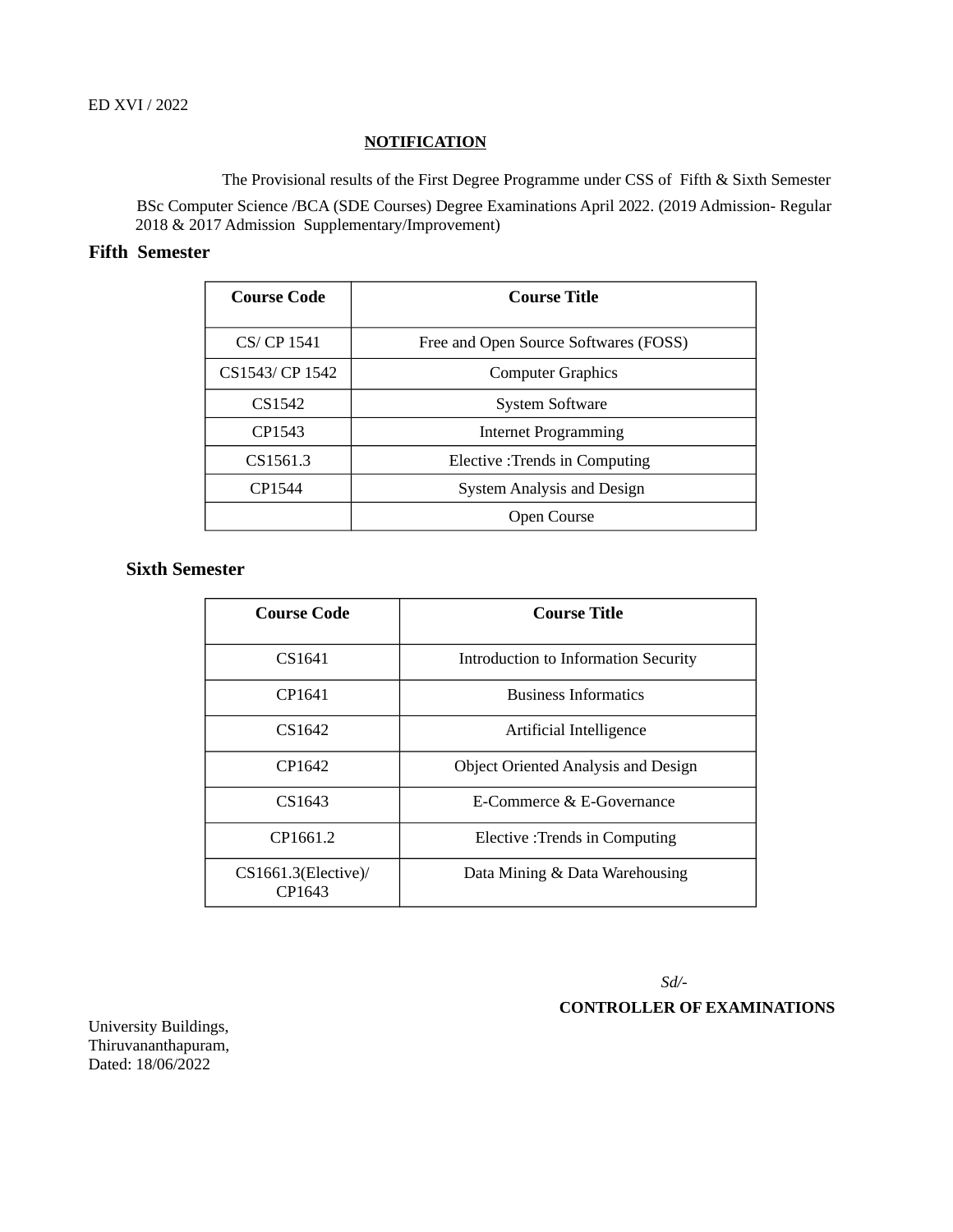# **SDE Kariyavattom**

#### **B.Sc.-Computer Science (812)**

| ALL PASS<br>812171020(6.35 C) | $1048(5.65 \text{ D})$ | $1049(6.04 \text{ C})$ | $1072(4.95 \text{ E})$ | 1109(5.35 D) |
|-------------------------------|------------------------|------------------------|------------------------|--------------|
| PASSED IN PARTS               |                        |                        |                        |              |

No Eligible Students

#### **College Code:03**

# **Govt. Arts College, Thiruvananthapuram**

#### **B.Sc.-Computer Science (812)**

| ALL PASS<br>812171012(5.69 D)<br>812181012(6.29 C)    | $1028(6.68 \text{ C})$<br>1043(7.91 B) | $1079(6.05 \text{ C})$<br>$1104(6.63 \text{ C})$ | 1094(7.26 B) | 1158(5.42 D) |
|-------------------------------------------------------|----------------------------------------|--------------------------------------------------|--------------|--------------|
| PASSED IN PARTS<br>812171029(1)<br>812181015(1,2,3,5) | 1087(3,4,5,7)                          | 1101(2,3,5)                                      | 1147(4,5)    |              |

#### **College Code:06**

### **M. G. College, Thiruvananthapuram**

#### **B.Sc.-Computer Science (812)**

| <b>ALL PASS</b>        |                        |                        |                        |                        |
|------------------------|------------------------|------------------------|------------------------|------------------------|
| 812191007(6.32 C)      | 1010(7.25 B)           | 1014(5.80 D)           | 1015(5.70 D)           | $1017(6.18 \text{ C})$ |
| 1023(7.15 B)           | $1024(6.91)$ C)        | $1025(6.65 \text{ C})$ | 1026(7.70 B)           | $1031(6.22 \text{ C})$ |
| 1032(7.45 B)           | $1036(6.87 \text{ C})$ | 1037(8.04 A)           | $1038(6.58 \text{ C})$ | $1039(6.40 \text{ C})$ |
| 1040(5.96 D)           | $1042(6.34 \text{ C})$ | $1044(8.02 \text{ A})$ | 1052(6.19 C)           | $1053(6.83 \text{ C})$ |
| 1054(5.57 D)           | 1056(7.79 B)           | $1057(6.61 \text{ C})$ | 1061(5.89 D)           | $1062(6.46 \text{ C})$ |
| $1063(6.39 \text{ C})$ | $1064(6.39 \text{ C})$ | $1072(6.93 \text{ C})$ | 1078(7.49 B)           | 1082(7.50 B)           |
| 1084(7.29 B)           | $1090(6.08 \text{ C})$ | $1100(6.59 \text{ C})$ | $1103(6.34)$ C)        | $1104(6.39 \text{ C})$ |
| <b>PASSED IN PARTS</b> |                        |                        |                        |                        |
| 812191001(1,2,4,5,6,7) | 1002(2,4,6,7)          | 1009(6,7)              | 1011(1,3,4,5,6,7)      | 1012(1,2,3,4,5)        |
| 1030(1,2,3,4,6,7)      | 1033(2,3,5)            | 1041(1,2,3,4,6,7)      | 1050(2,3,4,5,6,7)      | 1051(1,2,3,5,6,7)      |
| 1055(2,3,4,5,6,7)      | 1059(6,7)              | 1066(2,3,4,5,6,7)      | 1067(6,7)              | 1079(2,4,5,6,7)        |
| 1083(3,4,5,6,7)        | 1088(2,3,4,5,6,7)      | 1089(3,5,6,7)          | 1092(2,3,4,5,6,7)      | 1093(2,3,4,5,6,7)      |
| 1095(3,4,5,6,7)        | 1096(1,2,4,5,6,7)      | 1097(5,6,7)            | 1098(2,3,4,5,6,7)      | 1099(3,4,5,6,7)        |
| 1101(1,2,3,4,6,7)      | 1105(1,2,3,4,7)        | 1106(2,3,5)            | 1125(1,3)              |                        |
|                        |                        |                        |                        |                        |

**College Code:29**

### **S. N. College, Kollam**

#### **B.Sc.-Computer Science (812)**

| ALL PASS               |                          |                        |                        |                 |
|------------------------|--------------------------|------------------------|------------------------|-----------------|
| 812191018(6.24 C)      | $1019(6.10 \, \text{C})$ | $1020(6.44 \text{ C})$ | 1043(5.79 D)           | $1087(6.31)$ C) |
| $1111(6.94 \text{ C})$ | $1112(6.13 \text{ C})$   | $1115(6.48 \text{ C})$ | $1116(6.11 \text{ C})$ | 1117(5.92 D)    |
| $1119(6.11)$ C)        | 1124(6.33 C)             |                        |                        |                 |

# PASSED IN PARTS

812191113(1,2,4,5,6,7)

#### **College Code:32**

# **T. K. M. College of Arts & Science, Kollam**

### **B.Sc.-Computer Science (812)**

| ALL PASS          |              |                        |
|-------------------|--------------|------------------------|
| 812171115(4.81 E) | 1130(5.03 D) | 1153(5.97 D)           |
| 812181066(6.52 C) | 1067(5.91 D) | $1068(6.55 \text{ C})$ |

#### PASSED IN PARTS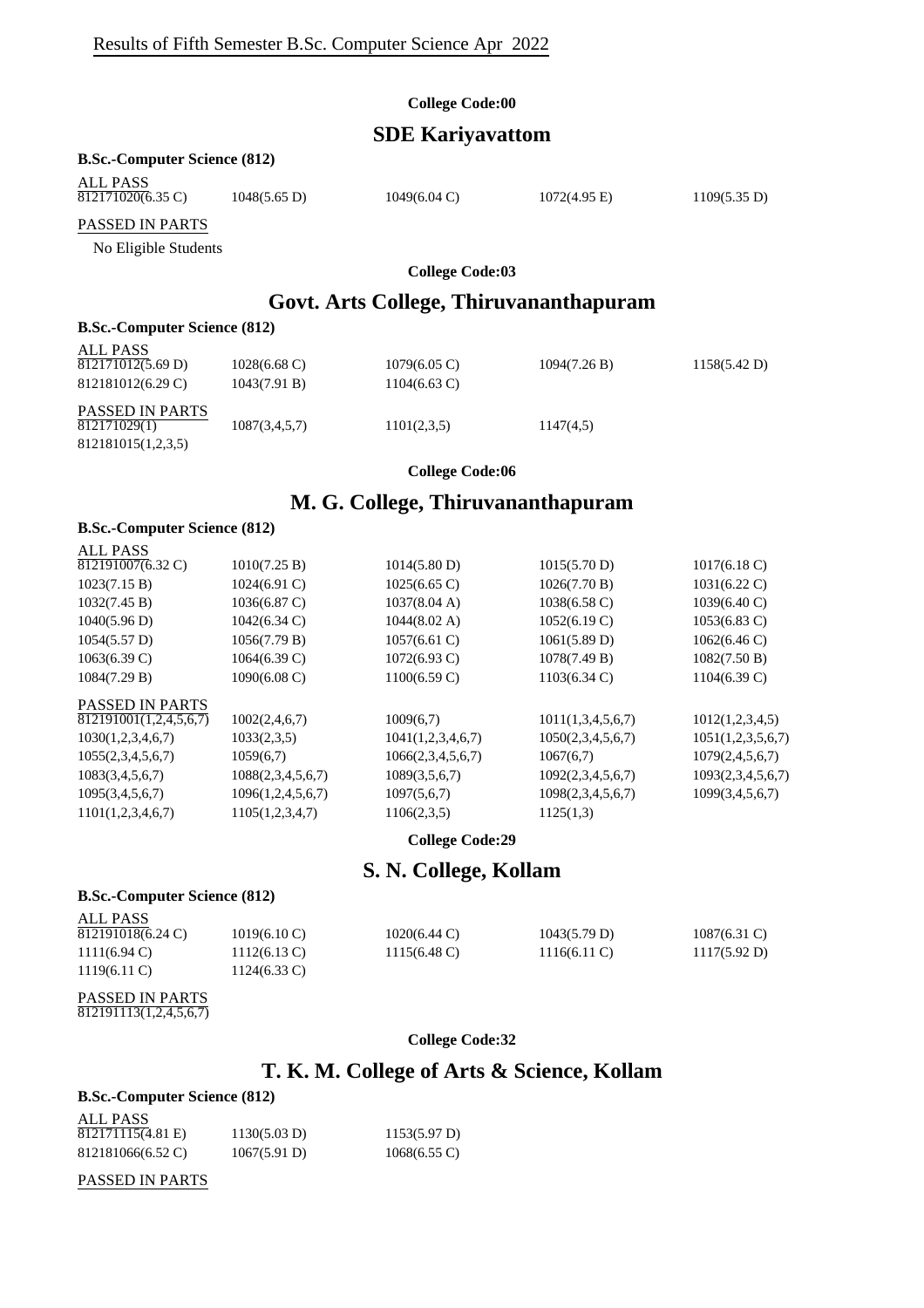812181065(1,3,4)

RESULT ANNOUNCED LATER 812171116

**College Code:44**

# **M. S. M. College, Kayamkulam**

#### **B.Sc.-Computer Science (812)**

ALL PASS 812171061(5.83 D)

#### PASSED IN PARTS

No Eligible Students

#### **College Code:70**

# **Govt. College , Kariyavattom**

| <b>B.Sc.-Computer Science (812)</b>                     |                                        |                                        |                        |                        |  |
|---------------------------------------------------------|----------------------------------------|----------------------------------------|------------------------|------------------------|--|
| ALL PASS<br>812181035(7.01 B)<br>$1086(6.43 \text{ C})$ | 1036(7.08 B)<br>$1103(6.38 \text{ C})$ | 1037(5.99 D)<br>$1115(6.53 \text{ C})$ | $1053(6.03 \text{ C})$ | $1062(6.65 \text{ C})$ |  |
| <b>PASSED IN PARTS</b><br>812181026(2,3)                | 1046(3)                                | 1072(3,5)                              | 1093(3)                |                        |  |
| <b>RESULT ANNOUNCED LATER</b><br>812181004              |                                        |                                        |                        |                        |  |

Trivandrum

### sd/- University Buildings CONTROLLER OF EXAMINATIONS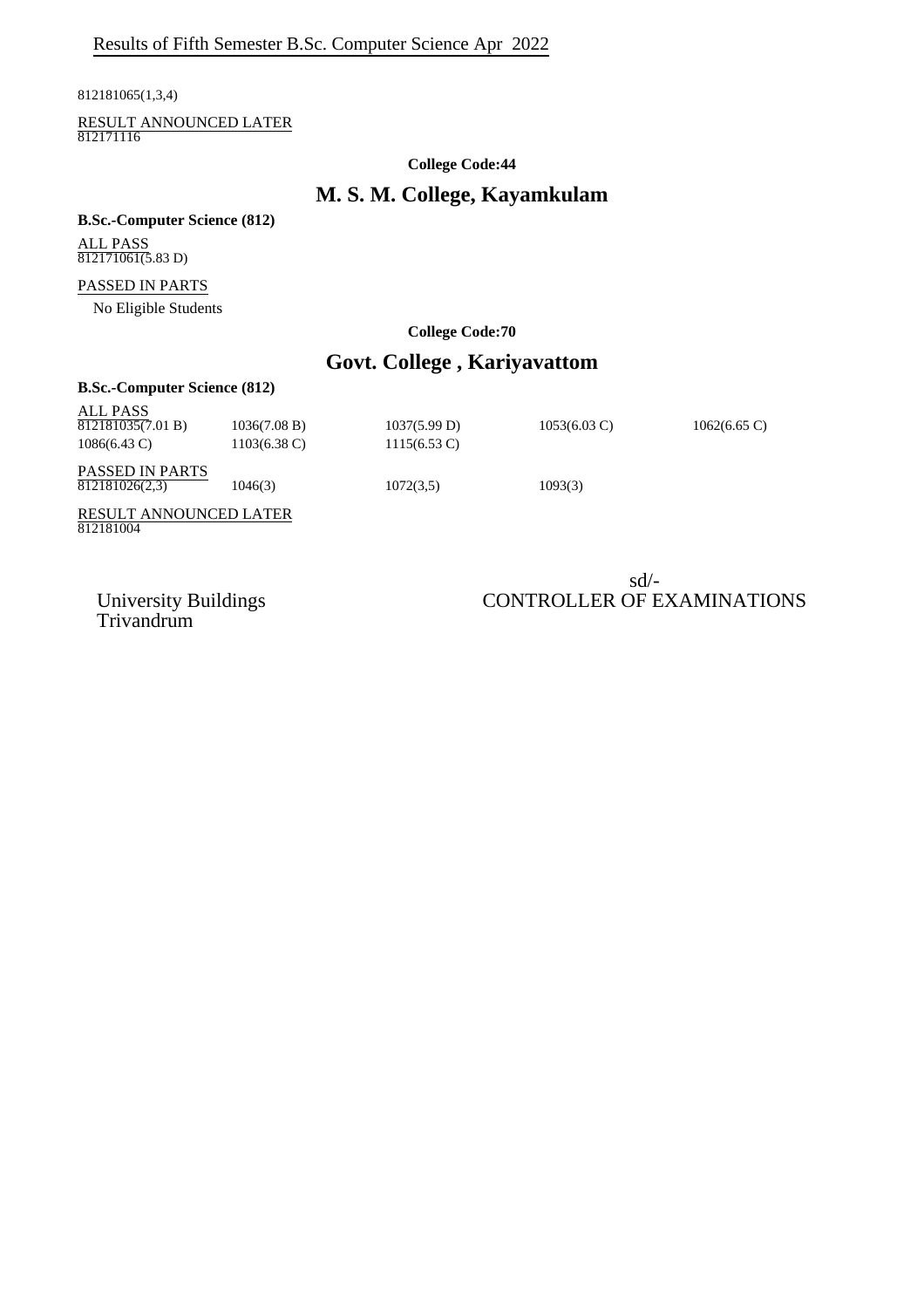### **SDE Kariyavattom**

**Bachelor of Computer Application-(BCA) (813)**

ALL PASS 813171125(5.31 D)

PASSED IN PARTS  $\overline{813171046(2,5)}$  1059(2,5)

**College Code:03**

# **Govt. Arts College, Thiruvananthapuram**

#### **Bachelor of Computer Application-(BCA) (813)**

| ALL PASS<br>813171089(7.60 B) |                        |                        |              |                        |
|-------------------------------|------------------------|------------------------|--------------|------------------------|
| 813181046(5.47 D)             | 1050(5.79 D)           | 1051(5.99 D)           | 1054(5.32 D) | 1056(5.38 D)           |
| 1059(5.38 D)                  | 1060(5.97 D)           | 1061(5.54 D)           | 1073(5.90 D) | $1086(6.56 \text{ C})$ |
| $1100(6.02 \text{ C})$        | $1132(5.87 \text{ D})$ | $1133(5.85 \text{ D})$ | 1159(5.78 D) |                        |
| PASSED IN PARTS               |                        |                        |              |                        |

813181053(2) 1129(3)

#### **College Code:06**

### **M. G. College, Thiruvananthapuram**

### **Bachelor of Computer Application-(BCA) (813)**

| <b>ALL PASS</b>                |                        |                        |                        |                   |
|--------------------------------|------------------------|------------------------|------------------------|-------------------|
| $\overline{813191001(7.50 B)}$ | 1003(7.30 B)           | 1004(7.27 B)           | 1007(7.13 B)           | 1008(7.31 B)      |
| 1009(6.30 C)                   | 1014(5.74 D)           | $1017(6.69 \text{ C})$ | $1018(6.22 \text{ C})$ | 1021(7.16 B)      |
| 1023(5.82 D)                   | 1025(6.19 C)           | $1026(6.28 \text{ C})$ | 1027(5.90 D)           | 1028(7.01 B)      |
| 1029(5.83 D)                   | 1031(5.91 D)           | 1033(5.77 D)           | 1034(7.28 B)           | 1036(7.10 B)      |
| 1038(6.21 C)                   | 1043(7.92 B)           | 1044(6.76 C)           | $1045(6.68 \text{ C})$ | 1051(7.28 B)      |
| $1052(6.75 \text{ C})$         | 1053(7.22 B)           | $1056(6.85 \text{ C})$ | 1062(7.39 B)           | 1066(6.73 C)      |
| 1068(7.36 B)                   | 1073(5.99 D)           | 1074(6.10 C)           | 1076(5.80 D)           | 1078(6.96 C)      |
| $1079(5.68 \text{ D})$         | 1081(7.51 B)           | 1082(6.92 C)           | $1084(6.07 \text{ C})$ | 1088(6.28 C)      |
| 1089(6.89 C)                   | 1091(8.13 A)           | 1099(6.10 C)           | 1100(5.86 D)           | 1104(5.84 D)      |
| 1109(5.77 D)                   | 1110(5.70 D)           | 1111(5.01 D)           | 1113(5.86 D)           | 1117(5.88 D)      |
| 1120(6.35 C)                   | 1122(6.05 C)           | 1123(7.57 B)           | 1124(5.67 D)           | 1125(5.61 D)      |
| $1129(6.64 \text{ C})$         | 1130(7.12 B)           | $1131(6.24 \text{ C})$ | 1133(5.47 D)           | 1134(6.77 C)      |
| 1135(5.73 D)                   | $1136(6.27 \text{ C})$ | 1137(6.88 C)           | 1141(5.83 D)           | 1142(7.44 B)      |
| $1144(6.22)$ C)                | $1147(6.24 \text{ C})$ | 1148(6.17 C)           | $1150(6.28 \text{ C})$ | 1151(6.45)        |
| $1152(8.76 \text{ A})$         | 1155(6.56 C)           | 1156(7.31 B)           | $1162(6.73)$ C)        | 1166(7.24 B)      |
| $1167(6.72 \text{ C})$         | 1171(5.93 D)           | 1176(6.50 C)           | 1179(7.29 B)           | 1188(7.45 B)      |
| 1190(5.17 D)                   |                        |                        |                        |                   |
| <b>PASSED IN PARTS</b>         |                        |                        |                        |                   |
| 813191002(1,3,4,5)             | 1013(1,3,4,5,6,7)      | 1015(2,3,5,6,7)        | 1016(1,2,3,5,6,7)      | 1019(1,3,4,6,7)   |
| 1022(1,2,3,5,6,7)              | 1024(1,2,3,5,6,7)      | 1032(2,3,5,6,7)        | 1048(2,3,5,6,7)        | 1049(2,3,4,5,6,7) |
| 1050(2,3,5,6,7)                | 1071(2,3,5,6,7)        | 1072(2,5,6,7)          | 1075(1,2,3,5,6,7)      | 1077(1,2,3,5,6,7) |
| 1080(1,5,6,7)                  | 1083(1,2,3,5,6,7)      | 1085(1,2,3,4,6,7)      | 1086(2,3,5,6,7)        | 1087(2,3,6,7)     |
| 1094(2,3,4,5,6,7)              | 1097(2,3,4,5,6,7)      | 1098(1,2,3,4,6,7)      | 1101(1,2,4,6,7)        | 1102(1,3,4,6,7)   |
| 1103(4,6,7)                    | 1112(1,2,4,5,6,7)      | 1114(2,3,5,6,7)        | 1116(2,3,4,6,7)        | 1118(1,3,4,5,6,7) |
| 1119(3,6,7)                    | 1121(2,3,5,6,7)        | 1127(4)                | 1138(1,2,3,4,5)        | 1139(6,7)         |
| 1140(3,6,7)                    | 1145(3,4,6,7)          | 1146(1,2,4,5)          | 1149(4,5,6,7)          | 1158(1,4,5,6,7)   |
| 1173(1,4,6,7)                  | 1175(1,2,4,5,6,7)      | 1182(2,4,5,6,7)        | 1192(2,3,4,5,6,7)      |                   |
|                                |                        |                        |                        |                   |

**College Code:29**

# **S. N. College, Kollam**

#### **Bachelor of Computer Application-(BCA) (813)**

| <b>ALL PASS</b>   |                        |              |                        |
|-------------------|------------------------|--------------|------------------------|
| 813191010(6.80 C) | $1105(6.08 \text{ C})$ | 1169(7.01 B) | $1170(6.72 \text{ C})$ |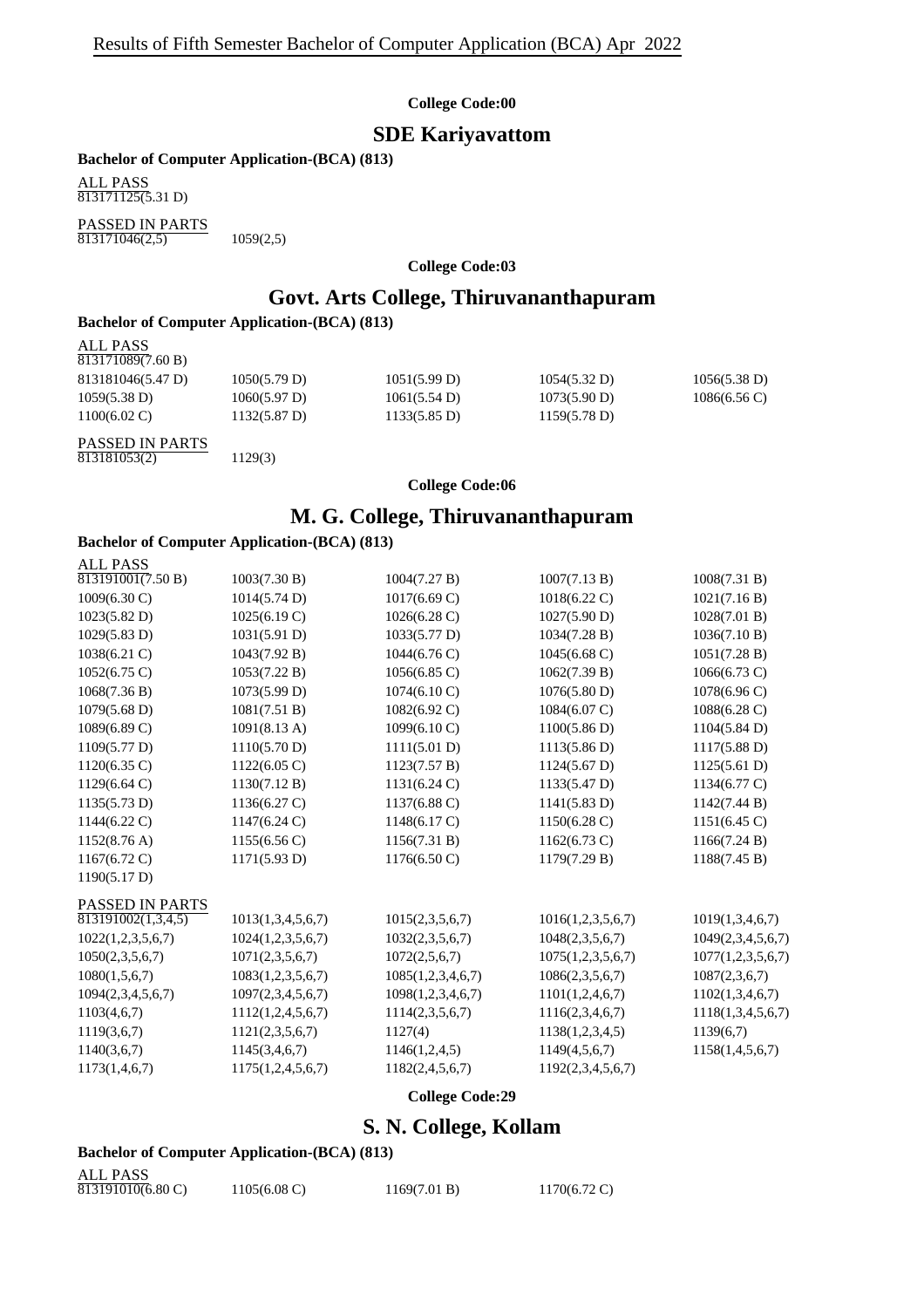PASSED IN PARTS  $\overline{813191106(4,6,7)}$  1108(4,5,6,7) 1187(1,3,4,5,6,7)

**College Code:32**

# **T. K. M. College of Arts & Science, Kollam**

#### **Bachelor of Computer Application-(BCA) (813)**

ALL PASS  $813171129(5.17 D)$ 813181030(6.33 C) 1031(6.17 C) 1033(5.83 D) 1034(6.22 C) 1035(6.22 C) 1038(5.34 D)

PASSED IN PARTS  $\overline{813181022(2.7)}$  1026(2.5) 1027(2.5)

**College Code:44**

### **M. S. M. College, Kayamkulam**

#### **Bachelor of Computer Application-(BCA) (813)**

ALL PASS 813191058(6.31 C) 1059(6.26 C)

PASSED IN PARTS  $\overline{813191126(1,6,7)}$  1164(3,4,5,6,7)

**College Code:70**

# **Govt. College , Kariyavattom**

#### **Bachelor of Computer Application-(BCA) (813)**

| <b>ALL PASS</b><br>813181087(6.37 C)   | $1107(6.80 \text{ C})$ | 1110(7.29 B) |         |               |
|----------------------------------------|------------------------|--------------|---------|---------------|
| <b>PASSED IN PARTS</b><br>813181013(5) | 1015(4,5)              | 1070(4,5,7)  | 1104(5) | 1105(3,4,5)   |
| 1117(2,4)                              | 1120(4,5)              | 1147(2,4)    | 1152(1) | 1158(1,2,3,5) |
| 1162(1)                                |                        |              |         |               |

sd/- University Buildings CONTROLLER OF EXAMINATIONS

Trivandrum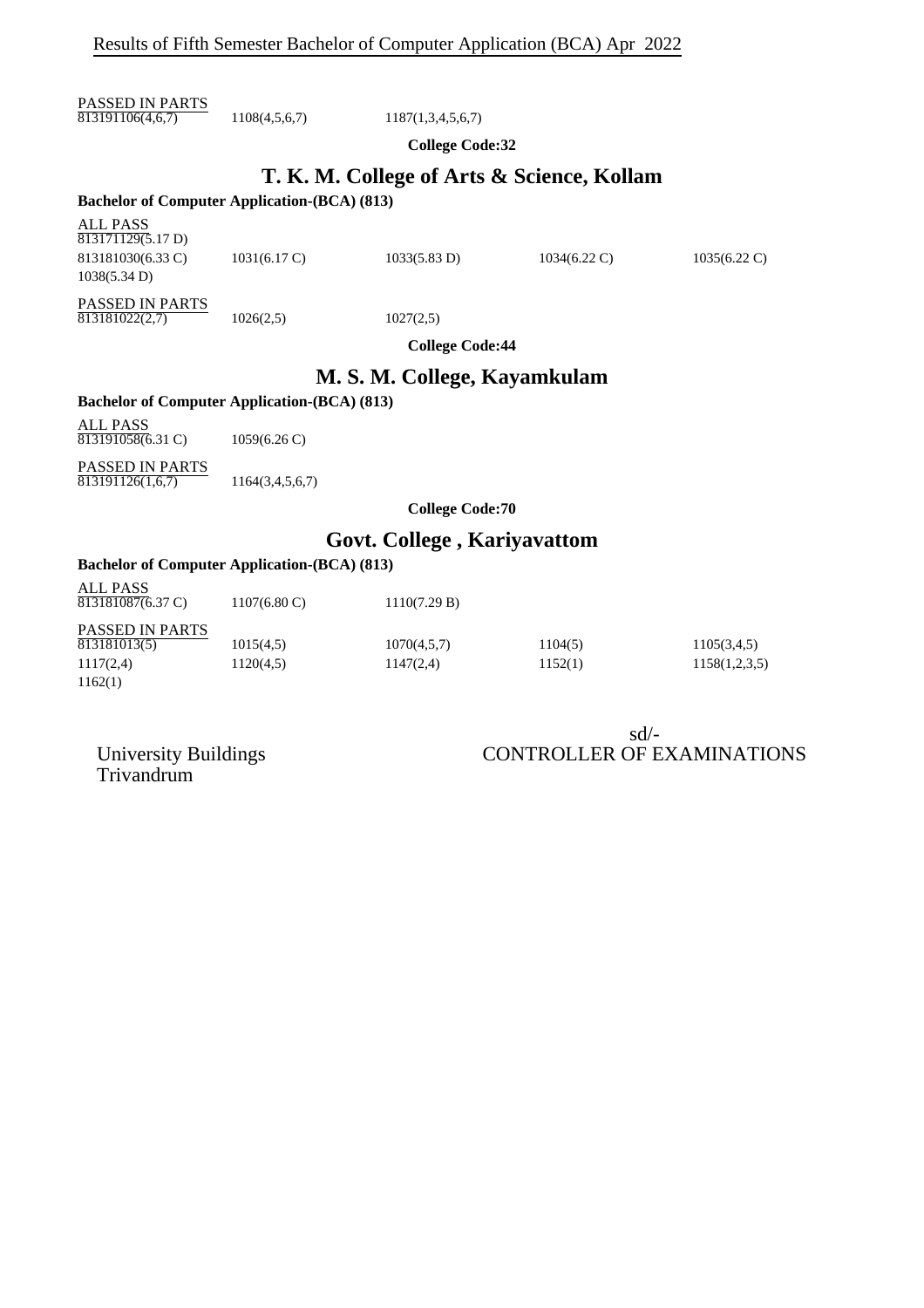### **SDE Kariyavattom**

#### **B.Sc.-Computer Science (812)**

COURSE PASS (CCPA scores given in brackets)

No Eligible Students

ALL PASS(Semester scores given in brackets)  $812171048(5.94 D)$ 

#### PASSED IN PARTS

No Eligible Students

**College Code:03**

### **Govt. Arts College, Thiruvananthapuram**

#### **B.Sc.-Computer Science (812)**

COURSE PASS (CCPA scores given in brackets)  $\frac{12171094(7.140 \text{ B})}{812171094(7.140 \text{ B})}$ 

ALL PASS(Semester scores given in brackets)<br> $\frac{812171094(7.96 B)}{1158(5.98 D)}$  $\overline{812171094(7.96 B)}$ 812181088(5.98 D) 1104(5.94 D)

### PASSED IN PARTS

 $\overline{812171028(1,2,3,4)}$  1087(1) 812181001(1,2,4) 1015(1,2,3,4)

#### **College Code:06**

### **M. G. College, Thiruvananthapuram**

#### **B.Sc.-Computer Science (812)**

COURSE PASS (CCPA scores given in brackets)<br>812191023(7.310 B) 1025(7.010 B) 1026(7.550 B) 812191023(7.310 B)

|                        | ALL PASS(Semester scores given in brackets) |                        |                        |                        |
|------------------------|---------------------------------------------|------------------------|------------------------|------------------------|
| 812191007(6.34 C)      | 1010(7.30 B)                                | $1017(5.68 \text{ D})$ | 1023(7.34 B)           | $1024(6.76 \text{ C})$ |
| 1025(7.10 B)           | 1026(7.42 B)                                | 1032(7.22 B)           | 1036(6.44 C)           | 1037(7.96 B)           |
| 1039(5.60 D)           | 1040(5.78 D)                                | 1044(7.28 B)           | $1051(6.58 \text{ C})$ | 1056(7.40 B)           |
| $1057(6.38 \text{ C})$ | 1061(5.26 D)                                | 1062(7.16 B)           | 1063(5.62 D)           | $1066(6.30 \text{ C})$ |
| $1072(6.66 \text{ C})$ | 1078(7.24 B)                                | 1082(7.20 B)           | 1084(7.16 B)           | $1100(6.20 \text{ C})$ |
| $1103(6.10 \text{ C})$ | $1104(6.34)$ C)                             | $1105(6.62 \text{ C})$ |                        |                        |
| <b>PASSED IN PARTS</b> |                                             |                        |                        |                        |
| 812191001(1,3,5)       | 1002(3,5)                                   | 1009(1,3,5)            | 1011(1,3,4,5)          | 1012(1,2,3,5)          |
| 1014(1,3,4,5)          | 1015(1,3,4,5)                               | 1021(5)                | 1030(1,3,5)            | 1031(1,3,4,5)          |
| 1038(1,3,4,5)          | 1041(1,3,4,5)                               | 1042(1,2,3,4)          | 1050(1,3,4,5)          | 1052(1,3,4,5)          |
| 1053(1,3,4)            | 1054(3,4,5)                                 | 1055(2,3,4,5)          | 1059(5)                | 1064(1,2,3,4)          |
| 1067(1,5)              | 1079(1,3,4,5)                               | 1083(1,3,5)            | 1088(1,3,5)            | 1089(1,3,4)            |
| 1090(1,3,4,5)          | 1092(1,5)                                   | 1093(1,3,5)            | 1094(5)                | 1095(1,3,5)            |
| 1096(1,3,4,5)          | 1098(1,3,4,5)                               | 1099(5)                | 1101(1,3,5)            | 1106(5)                |
| 1125(3,5)              |                                             |                        |                        |                        |

#### SUSPECTED MALPRACTICE 812191033

**College Code:29**

# **S. N. College, Kollam**

#### **B.Sc.-Computer Science (812)**

COURSE PASS (CCPA scores given in brackets) No Eligible Students

|                   | ALL PASS(Semester scores given in brackets) |                        |                        |                        |
|-------------------|---------------------------------------------|------------------------|------------------------|------------------------|
| 812191018(6.18 C) | $1019(6.00 \, \text{C})$                    | $1020(6.44 \text{ C})$ | $1111(6.74 \text{ C})$ | $1112(6.54 \text{ C})$ |
| 1113(5.66 D)      | $1115(6.26 \text{ C})$                      | 1116(5.80 D)           | $1117(6.50 \text{ C})$ | $1119(6.32)$ C)        |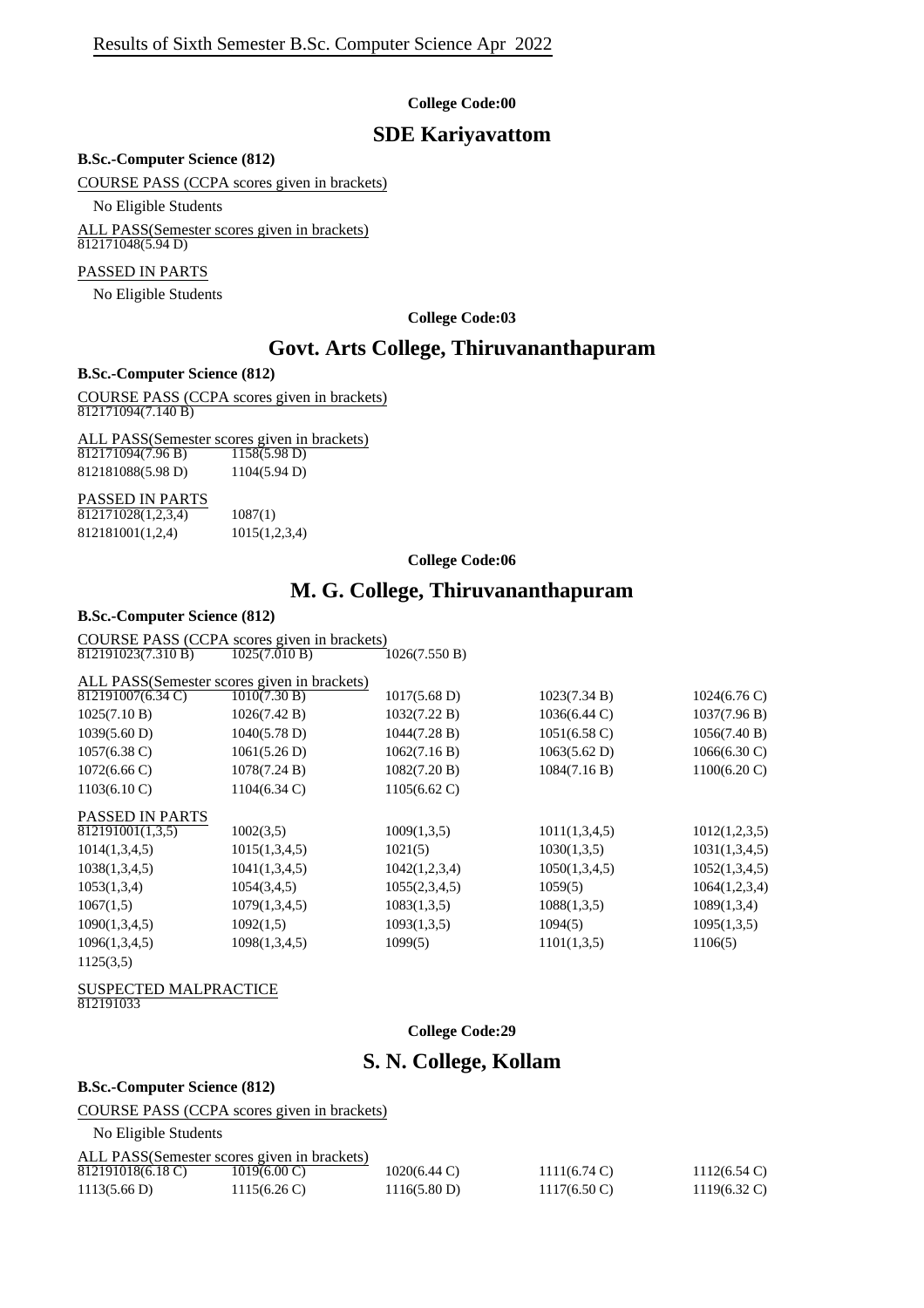PASSED IN PARTS  $\overline{812191043(5)}$  1087(1,3,5) 1124(1,3,5)

**College Code:32**

## **T. K. M. College of Arts & Science, Kollam**

**B.Sc.-Computer Science (812)**

COURSE PASS (CCPA scores given in brackets)

No Eligible Students

ALL PASS(Semester scores given in brackets) 812171130(6.14 C)

#### PASSED IN PARTS

No Eligible Students

**College Code:70**

# **Govt. College , Kariyavattom**

#### **B.Sc.-Computer Science (812)**

COURSE PASS (CCPA scores given in brackets)  $812181051(5.640 D)$ 

ALL PASS(Semester scores given in brackets)  $812181035(6.02 \text{ C})$   $1051(5.32 \text{ D})$   $1053(5.56 \text{ D})$   $1061(5.86 \text{ D})$   $1076(6.32 \text{ C})$ 1093(6.28 C) 1108(5.86 D)

PASSED IN PARTS  $\frac{118888}{812181005(1)}$ 

RESULT ANNOUNCED LATER 812181004

sd/- University Buildings CONTROLLER OF EXAMINATIONS

Trivandrum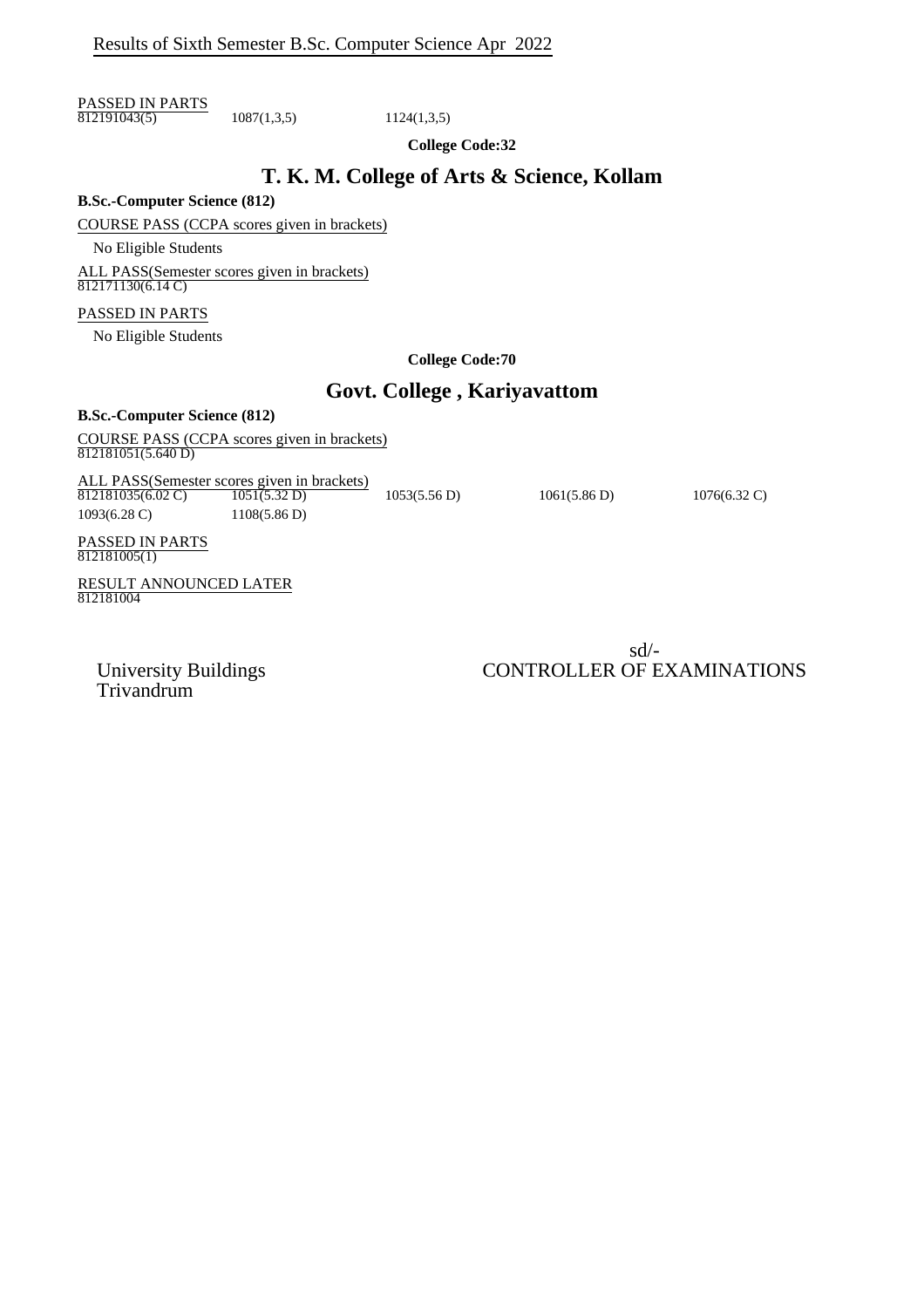### **SDE Kariyavattom**

#### **Bachelor of Computer Application-(BCA) (813)**

COURSE PASS (CCPA scores given in brackets)

No Eligible Students

ALL PASS(Semester scores given in brackets)

No Eligible Students

PASSED IN PARTS

No Eligible Students

#### **College Code:03**

### **Govt. Arts College, Thiruvananthapuram**

#### **Bachelor of Computer Application-(BCA) (813)**

COURSE PASS (CCPA scores given in brackets) 813181068(6.770 C) 1100(5.870 D)

ALL PASS(Semester scores given in brackets)<br> $\frac{813181068(7.16 B)}{1100(6.26 C)}$  $\frac{121211168(50.0000)}{813181068(7.16 B)}$ 

# PASSED IN PARTS

813171089(1,2,4,5,6)

#### **College Code:06**

# **M. G. College, Thiruvananthapuram**

#### **Bachelor of Computer Application-(BCA) (813)**

| COURSE PASS (CCPA scores given in brackets) |                                    |                        |                        |                         |
|---------------------------------------------|------------------------------------|------------------------|------------------------|-------------------------|
| $\overline{813191001(7.480B)}$              | $\overline{1003(6.910 \text{ C})}$ | 1004(7.060 B)          | 1007(7.010 B)          | $1021(6.940 \text{ C})$ |
| 1028(6.650 C)                               | 1036(7.110 B)                      | 1043(7.400 B)          | 1062(7.180 B)          | 1068(7.020 B)           |
| $1081(6.970 \text{ C})$                     | 1089(6.910 C)                      | 1091(7.740 B)          | 1156(7.120 B)          | 1179(7.350 B)           |
| ALL PASS(Semester scores given in brackets) |                                    |                        |                        |                         |
| $813191001(6.58 \text{ C})$                 | 1003(7.33 B)                       | 1004(7.02 B)           | 1007(6.99 C)           | 1008(6.92 C)            |
| $1009(6.36 \text{ C})$                      | 1015(5.82 D)                       | 1016(5.27 D)           | 1017(5.94 D)           | 1018(6.44 C)            |
| 1019(6.10 C)                                | 1021(7.48 B)                       | 1022(5.83 D)           | 1023(5.84 D)           | $1025(6.87 \text{ C})$  |
| $1027(5.67 \text{ D})$                      | $1028(6.75 \text{ C})$             | $1029(6.03 \text{ C})$ | 1031(5.55 D)           | 1033(6.69 C)            |
| 1034(7.47 B)                                | 1036(7.20 B)                       | 1038(6.08 C)           | 1043(7.68 B)           | 1044(7.15 B)            |
| 1045(6.92 C)                                | $1049(5.68 \text{ D})$             | 1051(7.22 B)           | 1052(5.81 D)           | 1056(6.67 C)            |
| 1062(7.40 B)                                | 1066(6.66 C)                       | 1068(7.24 B)           | 1071(5.87 D)           | 1078(7.02 B)            |
| $1081(6.81)$ C)                             | $1082(6.86 \text{ C})$             | 1089(6.76 C)           | 1091(7.01 B)           | $1099(6.30 \text{ C})$  |
| $1100(6.07 \text{ C})$                      | 1103(5.67 D)                       | 1110(5.96 D)           | 1120(6.17 C)           | 1121(5.99 D)            |
| $1123(8.41 \text{ A})$                      | $1129(6.54 \text{ C})$             | 1130(7.18 B)           | 1131(6.26)             | $1134(6.60 \text{ C})$  |
| 1136(7.41 B)                                | 1137(7.25 B)                       | $1144(6.25)$ C)        | $1150(6.63 \text{ C})$ | 1151(6.46 C)            |
| 1152(8.29 A)                                | 1155(6.84 C)                       | 1156(7.66 B)           | 1166(7.20 B)           | 1167(6.52 C)            |
| $1176(6.51)$ C)                             | 1179(7.09 B)                       | 1188(7.06 B)           |                        |                         |
| <b>PASSED IN PARTS</b>                      |                                    |                        |                        |                         |
| 813191002(1,2)                              | 1013(1,2,5,6)                      | 1014(1,3,4,5,6)        | 1024(1,3,5,6)          | 1026(1,2,4,5,6)         |
| 1032(1,3,5,6)                               | 1048(1,3,5,6)                      | 1050(1,3,4,5,6)        | 1053(1,2,4,5,6)        | 1072(5,6)               |
| 1073(1,2,3,5,6)                             | 1074(1,2,3,5,6)                    | 1075(1,2,5,6)          | 1076(1,3,5,6)          | 1077(1,2,5,6)           |
| 1079(1,3,5,6)                               | 1080(1,3,5,6)                      | 1083(1,2,3,5,6)        | 1084(1,2,3,5,6)        | 1085(1,2,5,6)           |
| 1086(1,2,3,5,6)                             | 1087(1,2,5,6)                      | 1088(1,2,3,5,6)        | 1094(1,2,3,5,6)        | 1097(1,2,3,5,6)         |
| 1098(1,5,6)                                 | 1101(1,2,4,5,6)                    | 1102(1,5,6)            | 1104(1,2,5,6)          | 1109(1,2,3,5,6)         |
| 1111(1,2,5,6)                               | 1112(1,4,5,6)                      | 1113(1,2,4,5,6)        | 1114(1,5,6)            | 1116(1,2,5,6)           |
| 1117(1,2,3,5,6)                             | 1118(1,5,6)                        | 1119(1,5,6)            | 1122(1,2,3,5,6)        | 1124(1,2,4,5,6)         |
| 1125(1,3,5,6)                               | 1127(1,2,6)                        | 1133(1,2,3,5,6)        | 1135(1,3,5,6)          | 1139(5,6)               |
| 1140(1,5,6)                                 | 1141(1,2,3,5,6)                    | 1142(1,2,3,5,6)        | 1145(5,6)              | 1147(1,2,3,5,6)         |
| 1148(1,2,5,6)                               | 1149(1,2,3,5,6)                    | 1158(1,2,3,5,6)        | 1162(1,2,4,5,6)        | 1171(1,3,5,6)           |
| 1173(1,5,6)                                 | 1175(1,2,3,5,6)                    | 1182(1,2,5,6)          | 1192(1,5,6)            |                         |
|                                             |                                    |                        |                        |                         |

SUSPECTED MALPRACTICE